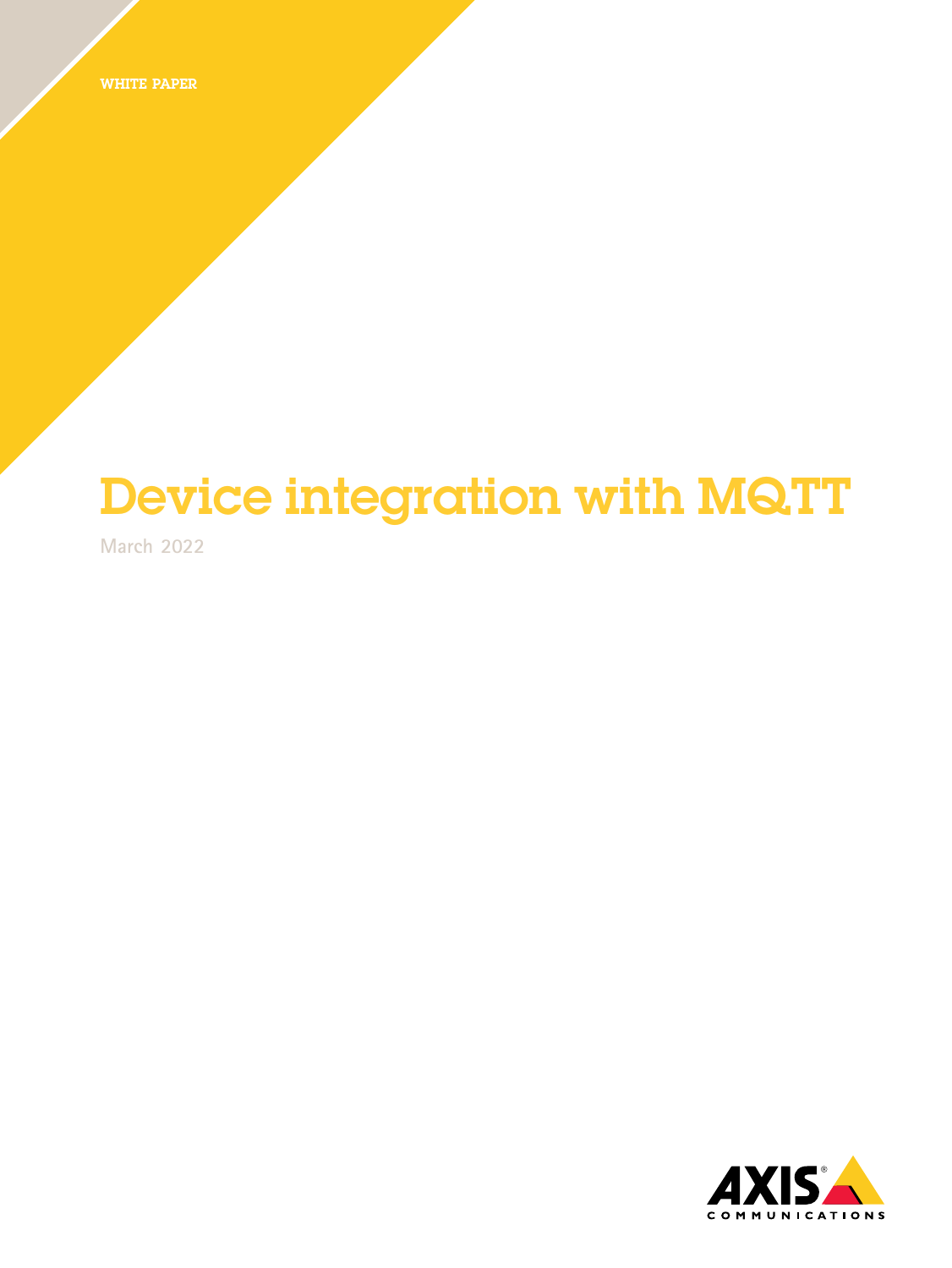#### Summary

MQTT is <sup>a</sup> standard messaging protocol that facilitates efficient and reliable exchange of data between IoT devices and cloud applications. It allows devices (through their MQTT clients) to publish messages to <sup>a</sup> common MQTT broker (server) that mediates communication with other devices. The broker keeps track of who is publishing what and who wants to see the data, forwarding messages to only the clients that subscribe to the right topic.

In <sup>a</sup> typical VMS ecosystem, Axis event notifications from devices are traditionally streamed to <sup>a</sup> single destination via VAPIX/ONVIF API interface using the RTSP streaming protocol. But the same notifications can be distributed using the MQTT protocol via the device's built-in MQTT client (applicable for devices running AXIS OS 9.80 or <sup>a</sup> later version). This is possible both within VMS ecosystems and outside of them, and is particularly useful over the internet. Multiple subscribed MQTT clients on the network can then use and process the event notifications published by the Axis device. There are also Axis and third-party ACAP analytics applications having their own MQTT clients designed for specific systems, use cases, and subscribers.

As an example of a use case related to Axis products, people counting devices can send statistics over MQTT to data visualization software in the cloud. In another example, <sup>a</sup> third-party door sensor communicates over MQTT with <sup>a</sup> signaling device and <sup>a</sup> camera, which play an alarm and start <sup>a</sup> recording each time the door is opened.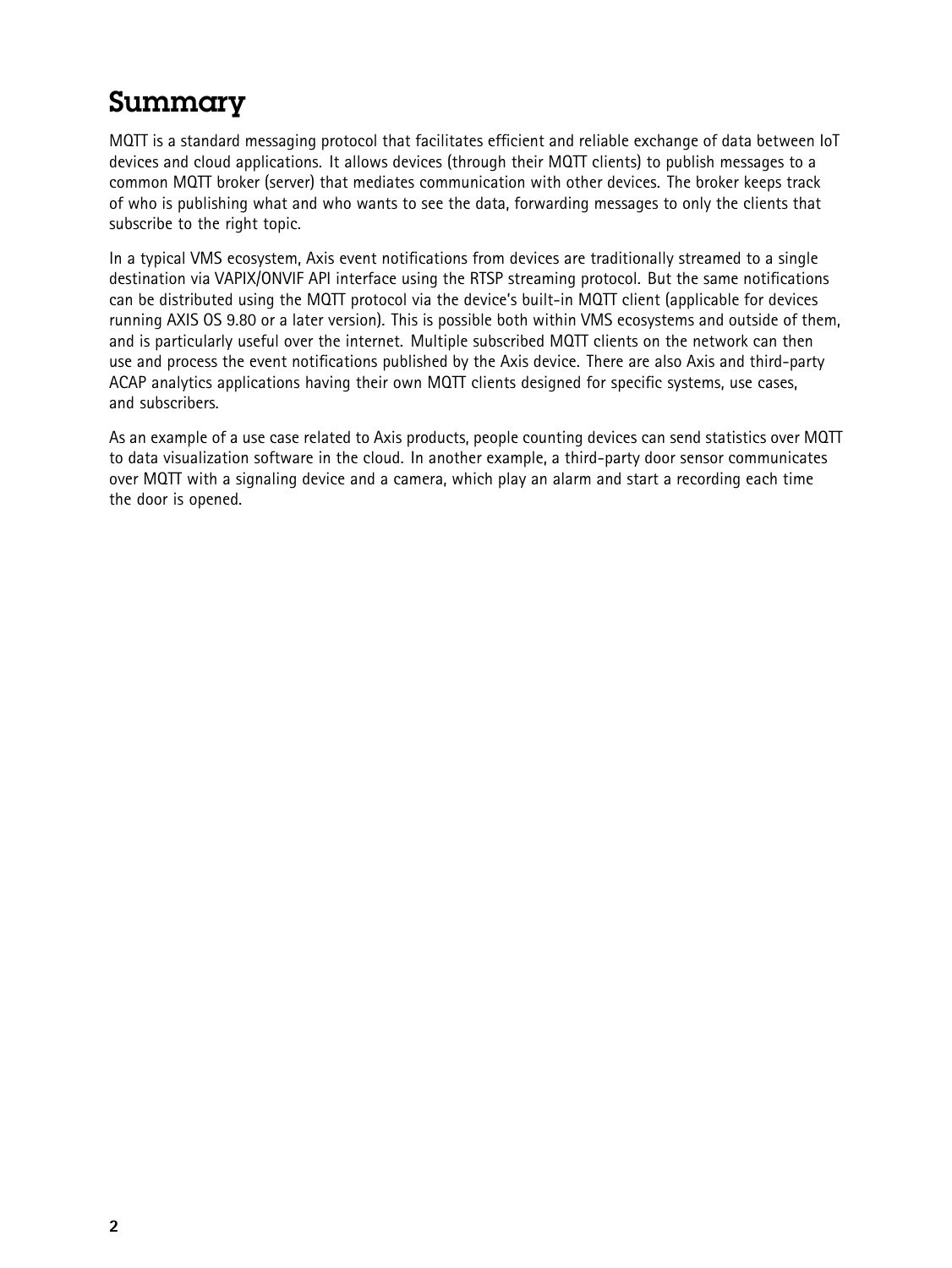## Table of Contents

| 1                 | Introduction                                                                               | 4  |
|-------------------|--------------------------------------------------------------------------------------------|----|
| $\overline{2}$    | MQTT protocol                                                                              | 4  |
| 3                 | <b>Benefits</b>                                                                            | 5  |
| 4                 | Limitations                                                                                |    |
| 5                 | Infrastructure                                                                             |    |
| 6                 | Security                                                                                   |    |
| 7                 | <b>MQTT</b> client in Axis devices<br>7                                                    |    |
| 8                 | MQTT clients in ACAP analytics applications                                                | 7  |
| 9                 | Other MQTT clients<br>7                                                                    |    |
| 10                | Example use cases integrating devices with MQTT                                            | 8  |
|                   | People counting analytics data to cloud platform dashboard<br>10.1                         | 8  |
|                   | Door sensor data over MQTT triggers signaling device alarm and<br>10.2<br>camera recording | 9  |
| 11                | Glossary                                                                                   | 10 |
| $12 \overline{ }$ | Trademark attributions                                                                     | 11 |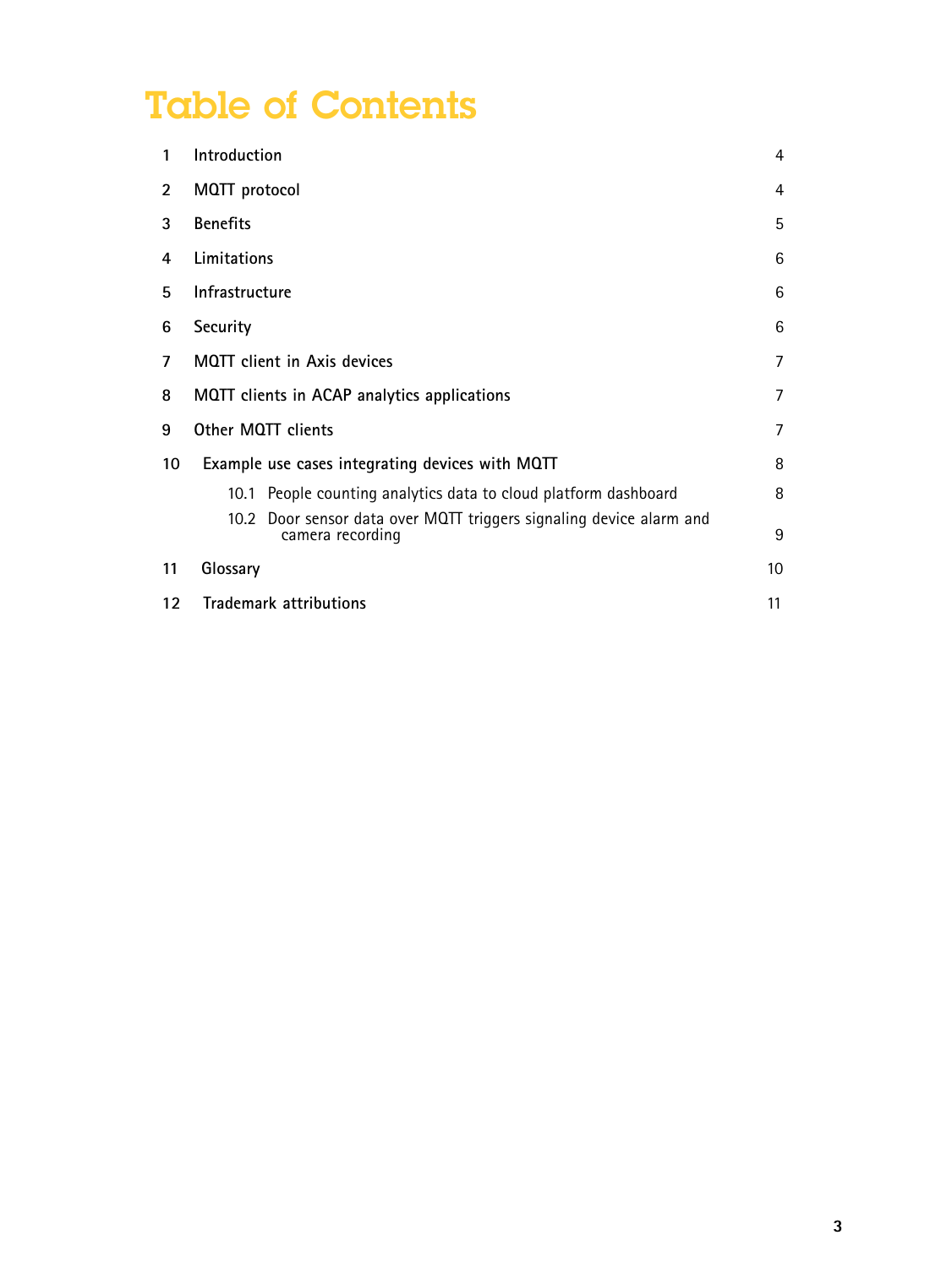#### <span id="page-3-0"></span>1 Introduction

MQTT (Message Queuing Telemetry Transport) is <sup>a</sup> standard messaging protocol for the internet of things (IoT). It was designed for simplified IoT integration and is used in <sup>a</sup> wide variety of industries to connect remote devices with <sup>a</sup> small code footprint and minimal network bandwidth. The MQTT client in AXIS OS can simplify integration of data and events produced in the device to systems that are not video management systems (VMS).

This white paper presents <sup>a</sup> technical background on MQTT including typical use cases, benefits, and limitations. It also provides details about MQTT clients in Axis devices and ACAP analytics apps.

#### 2 MQTT protocol

MQTT is <sup>a</sup> publish/subscribe protocol. This means it has <sup>a</sup> different messaging pattern than RTSP or HTTP, which are request/response protocols. With RTSP, one side issues <sup>a</sup> request and the other side responds. Many mobile messaging apps are instead based on MQTT or similar publish/subscribe concepts. There are also publish/subscribe protocols that are optimized for closed or specific systems.



*While RTSP allows only one-to-one communication, MQTT also enables one-to-many or many-to-many communication through the broker.*

- *1 Event stream*
- *2 Publishing*
- *3 MQTT broker*
- *4 Subscribing*

The MQTT concept is that all clients connect to <sup>a</sup> common MQTT broker (server), which keeps track of who is publishing what and who wants to see the data. The connection is typically <sup>a</sup> TCP session on port 1883. A client may also connect over TLS (typically port 8883) or using WebSocket (typically port 1884/8884).

Clients publish messages with <sup>a</sup> topic. Another client may subscribe to that specific topic or use wildcards to get all subtopics. A message also includes <sup>a</sup> payload that is typically <sup>a</sup> JSON data structure, <sup>a</sup> string, or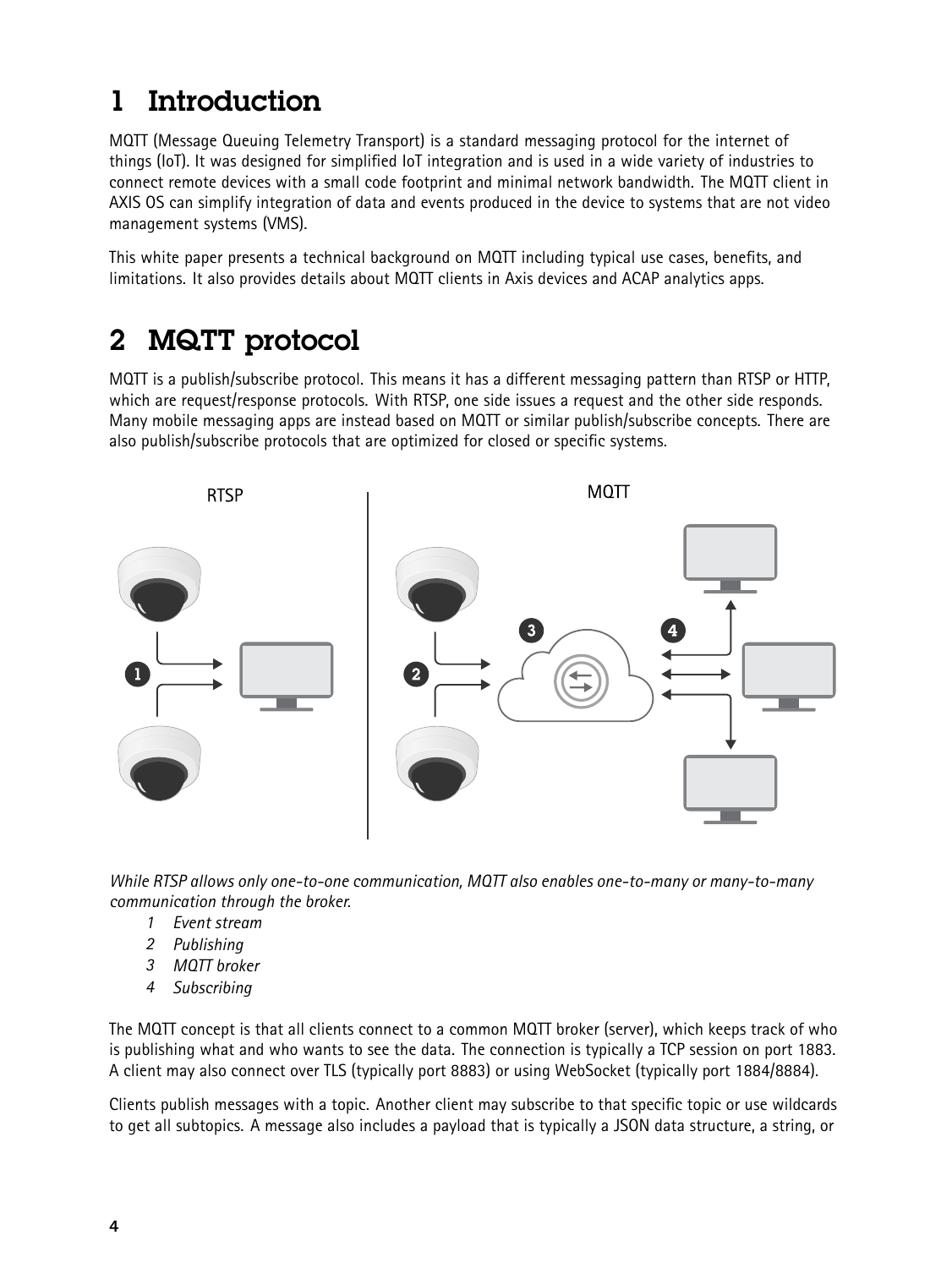<span id="page-4-0"></span>even short binary data. The publisher does not know if other clients are subscribing. The broker will only forward messages to clients that have topic subscriptions.

With MQTT. it works a bit like sending an article to a magazine. People who subscribe to the magazine will be able to read the article and it can be either one-to-one or one-to-many communication (and MQTT even enables many-to-many communication). The article can also be read long after it was originally published.

In comparison, using RTSP would be more like making <sup>a</sup> phone call. There is one source and one target for your commands, and it is always one-to-one communication. If your target did not answer the phone, they missed the message.

When MQTT is used to distribute Axis event notifications from devices, multiple subscribed MQTT clients in the network can use and process the notifications. This is <sup>a</sup> great advantage compared with the traditional way (using VAPIX®/ONVIF® application programming interface (API) and RTSP), where the event notifications would instead be streamed to one single destination.

#### 3 Benefits

There are several benefits to using MQTT. Compared with using <sup>a</sup> request/response protocol such as RTSP, the main benefits of MQTT include:

- **Reduced risk of device passwords being exposed.** There is no need for <sup>a</sup> client to access <sup>a</sup> device or server to get the data. This means that the client does not need to know the password nor know how the API works. This reduces the risk of device passwords being exposed to clients and users, thus reducing the risk of deliberate or accidental misuse.
- **Single point of integration.** If authorized, all clients can get all other clients' published messages with <sup>a</sup> single connection to <sup>a</sup> broker. In RTSP, <sup>a</sup> client needs to connect to each client that it wants data from. This means that the MQTT message flow may be one-to-one, one-to-many, or many-to-one without any extra burden for each client.
- **Publish and subscribe with an intact firewall** In RTSP, the device/server API needs to be accessible for the client. If the device is behind <sup>a</sup> firewall and the client is remote, the firewall needs to be configured to allow incoming requests, exposing the device API. With <sup>a</sup> public MQTT broker in between, clients behind <sup>a</sup> firewall can publish/subscribe specific data without poking <sup>a</sup> hole in the firewall (if the firewall allows outbound connections).
- **Quality of service.** When posting <sup>a</sup> critical message, <sup>a</sup> publisher can monitor if that message was received by another client and take alternative action if not.
- **Retained messages.** Publishers may mark <sup>a</sup> message as retained, meaning that the broker will keep <sup>a</sup> copy of the message and send that message to newly connected clients subscribing to that topic.
- **IoT client availability.** MQTT client packages are available for all common software development environments including Windows®, Linux®, Android™, iOS, Node.js®, PHP, and Python®. There are many more clients that can connect to <sup>a</sup> broker compared to setting up an RTSP data stream to <sup>a</sup> device.
- **Simplified message monitoring and debugging.** There are several MQTT tools that can be used to monitor all the published messages and also to publish message to troubleshoot if and how subscribers react.
- **Simplified data structure.** Because MQTT is often targeting unknown clients, the message payload will usually take that into consideration to simplify for the subscriber.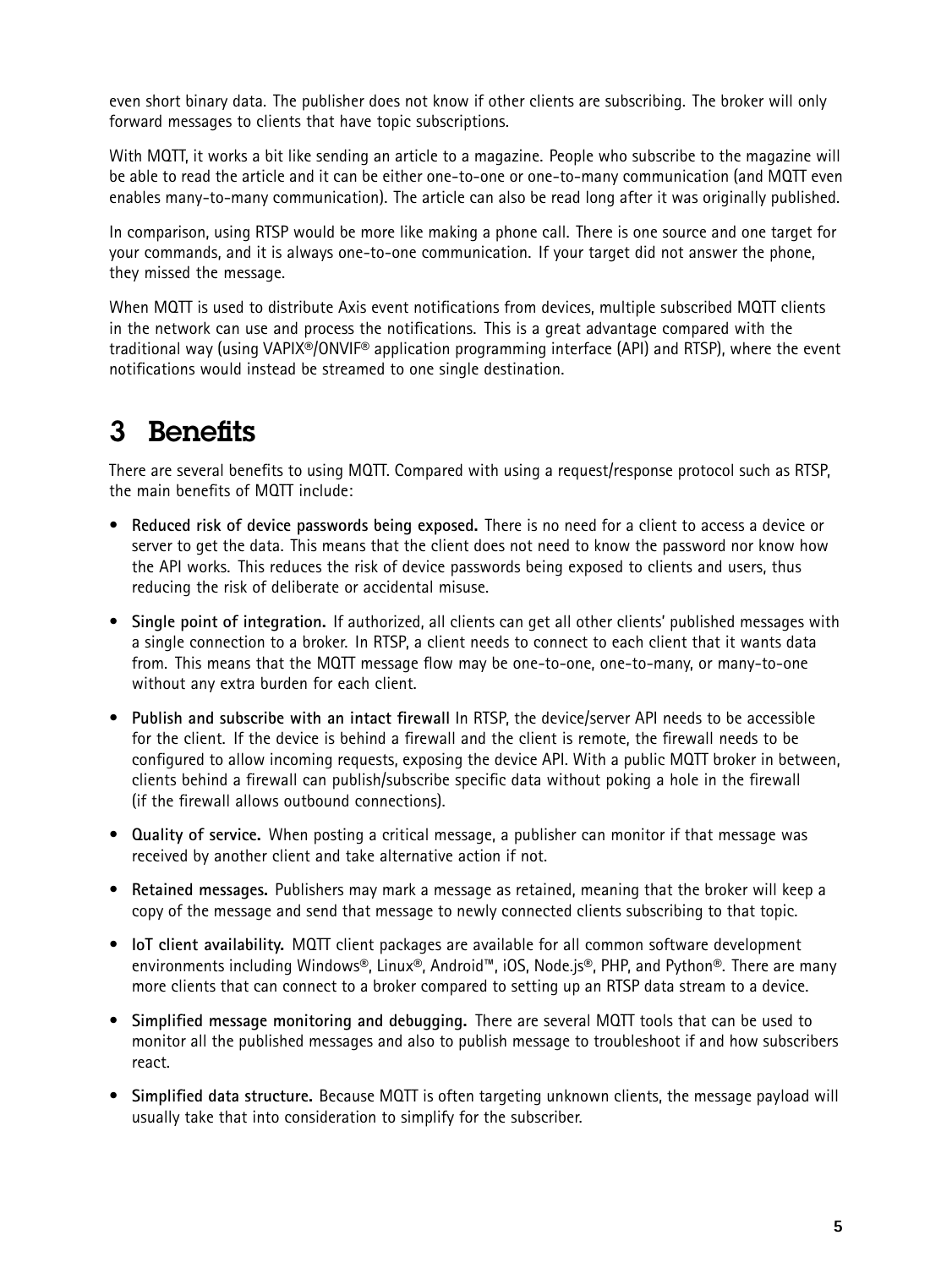#### <span id="page-5-0"></span>4 Limitations

There are some drawbacks to MQTT when compared with alternative protocols:

- **Single point of failure.** If the broker is unavailable all messaging stops working. However, the infrastructure may be designed with redundancy brokers.
- **Who published <sup>a</sup> message?** By design, MQTT focuses on the topic, and not on who published the message. Unless the publisher includes some ID as part of the topic or the payload, you would need to access the broker's log to know who published the message. It is common practice that publishers include some client ID in the topic or the payload based on what the use case is.
- **A malicious client** connected to the broker may publish/subscribe to any topic that it is authorized for. You need to protect the broker (see section on MQTT security).
- It is **not designed for continuous video/audio streaming.**

As with any server, the total bandwidth throughput needs to be considered. Dynamic scaling may be required for very large systems having many clients.

#### 5 Infrastructure

It is fairly easy to set up <sup>a</sup> local Eclipse Mosquitto™ broker or enable Node-RED® to act as <sup>a</sup> local broker, such as Aedes. There are also <sup>a</sup> number of internet service providers and others providing managed MQTT brokers, like Microsoft® Azure® IoT, HiveMQ™, CloudMQTT, and IBM® Cloud®.

If <sup>a</sup> system has no remote clients, it is recommended to use <sup>a</sup> local broker. A local broker can also act as <sup>a</sup> proxy to <sup>a</sup> public broker or be configured to act as <sup>a</sup> proxy to selected local broker messages and the public broker messages.

#### 6 Security

The broker needs appropriate protection based on how critical messages are and on which threats <sup>a</sup> specific system may experience. MQTT offers several different authentication schemes including no authentication, user/password, and TLS client certificate authentication. Different users may have different authorizations on which topic it can publish or subscribe to. The broker can allow clients to connect over unencrypted TCP or over encrypted TLS (like HTTPS).

- **No authentication.** A local broker may disable authentication if the messages are non-critical and the broker is not exposed for internet clients. It is recommended to use this only for testing, sandbox development, and demonstrations.
- **User/password.** This is the most common setup. Depending on what risks the system has, the system administrator may let all MQTT clients share the same user/password or create users with restricted topic access.
- **TLS client certificates.** For internet-exposed brokers where the messages are classified as sensitive, the broker should be configured to allow only clients having <sup>a</sup> valid TLS certificate. This scheme requires <sup>a</sup> PKI (public key infrastructure) and <sup>a</sup> certificate authority that can issue client certificates that the broker trusts. Public MQTT internet service providers typically offer this.

In some situations, it may be suitable to segment different use cases with multiple brokers, either local and/or public brokers. Segmenting critical messages and non-critical messages is <sup>a</sup> security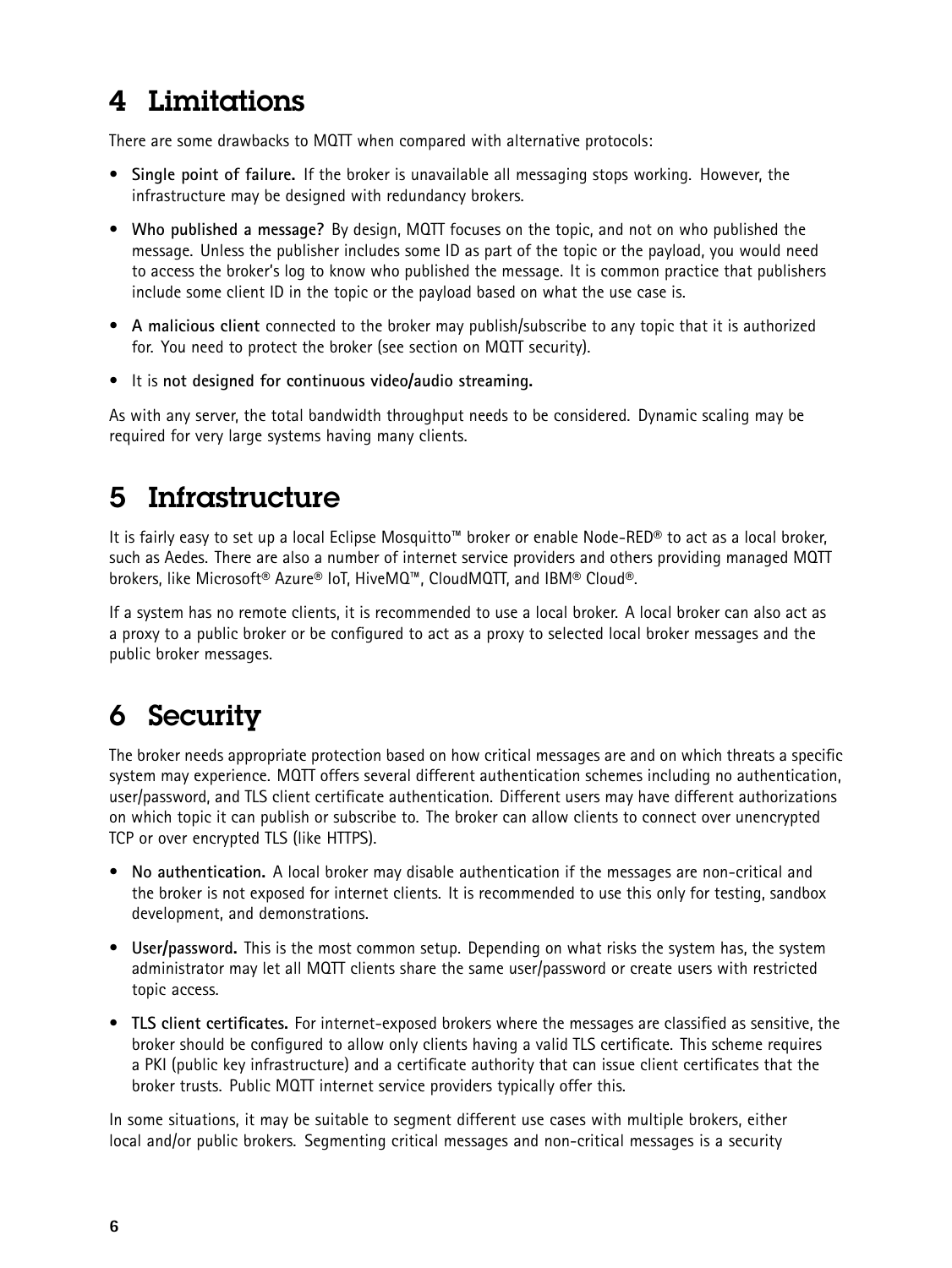<span id="page-6-0"></span>control. Multiple brokers will also reduce the risk of single point of failure and enhance monitoring and troubleshooting. The cost is the additional deployment and maintenance of additional brokers.

#### 7 MQTT client in Axis devices

In <sup>a</sup> standard VMS ecosystem, Axis event notifications from devices are traditionally streamed to <sup>a</sup> single destination via VAPIX/ONVIF API interface using the RTSP streaming protocol.

The same event notifications can be distributed using the MQTT protocol via the built-in MQTT client of an Axis device (running AXIS OS 9.80 or <sup>a</sup> later version). This is applicable both within VMS ecosystems and outside of them, and is particularly useful over the internet. With MQTT, multiple subscribed MQTT clients in the network can use and process the event notifications published by the Axis device.

#### 8 MQTT clients in ACAP analytics applications

There are Axis and third-party ACAP apps having their own MQTT clients designed for specific systems, use cases, and subscribers. Axis Publisher is one example that adds additional features, structures, and behavior needed by some systems.

#### 9 Other MQTT clients

There is <sup>a</sup> wide range of MQTT clients that can be installed on Linux, Windows, Android, and iOS that are designed as tools or services for specific use cases. MQTT is very well suited for scripting and middleware such as Node-RED/Node.js, Python, and PHP. Most internet service platforms such as Microsoft Azure IoT, AWS™, and Google Cloud Platform™ offer MQTT brokers to be integrated into services running on the platform. There are sensors, mobile apps, and (home) automation systems all having an MQTT client.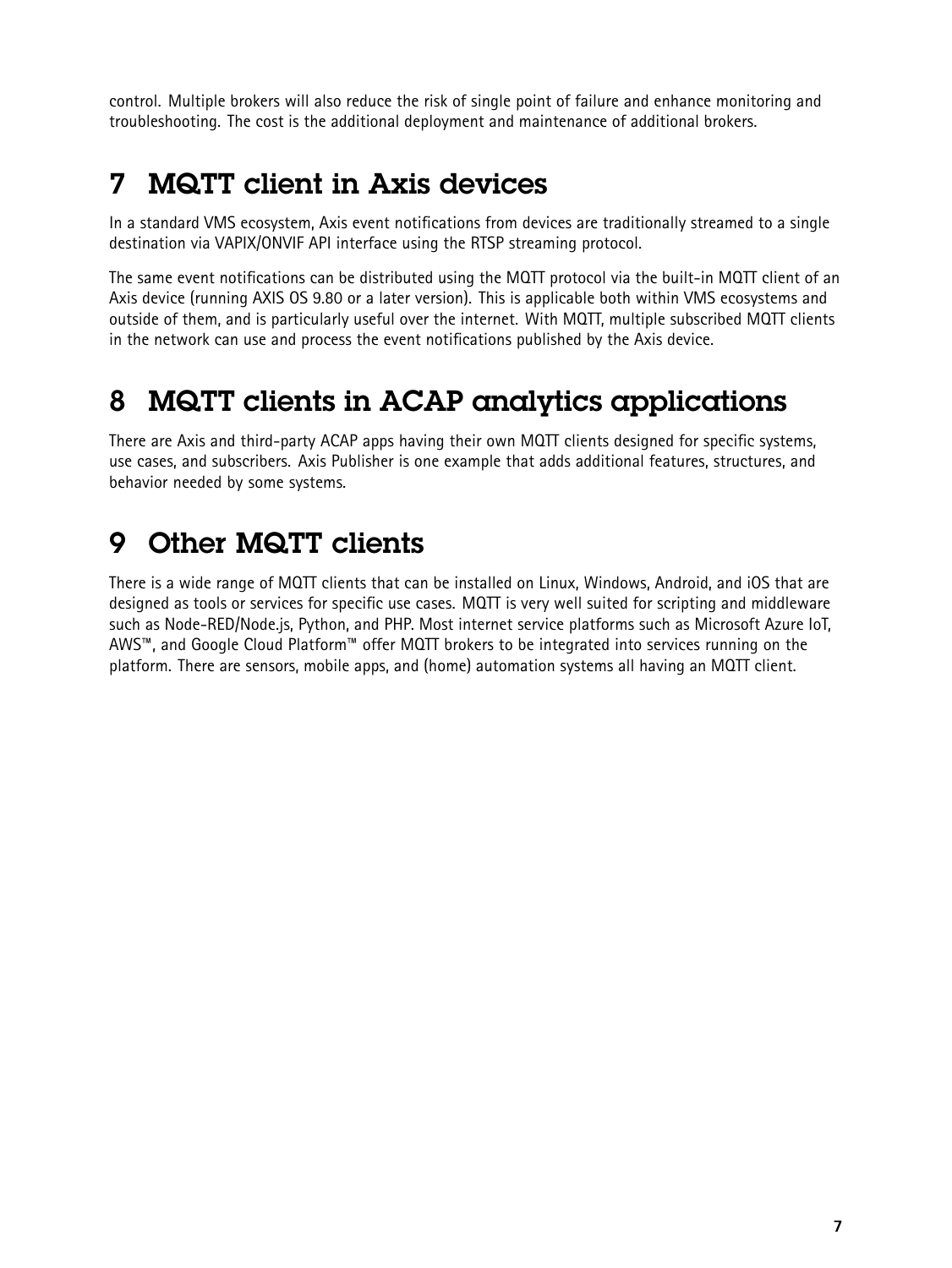#### <span id="page-7-0"></span>10 Example use cases integrating devices with MQTT

#### **10.1People counting analytics data to cloud platform dashboard**

A device with people counting analytics generates an event notification whenever <sup>a</sup> person is detected passing "in" or "out" of <sup>a</sup> defined area. The notification is passed on to the MQTT client which publishes it in real time to the cloud platform. In the cloud platform, <sup>a</sup> connection to data visualization software (for example, <sup>a</sup> Microsoft® Power BI® dashboard) is created to display the real time statistics from the people counters.



- *1 Publishing*
- *2 MQTT broker*
- *3 Subscribing*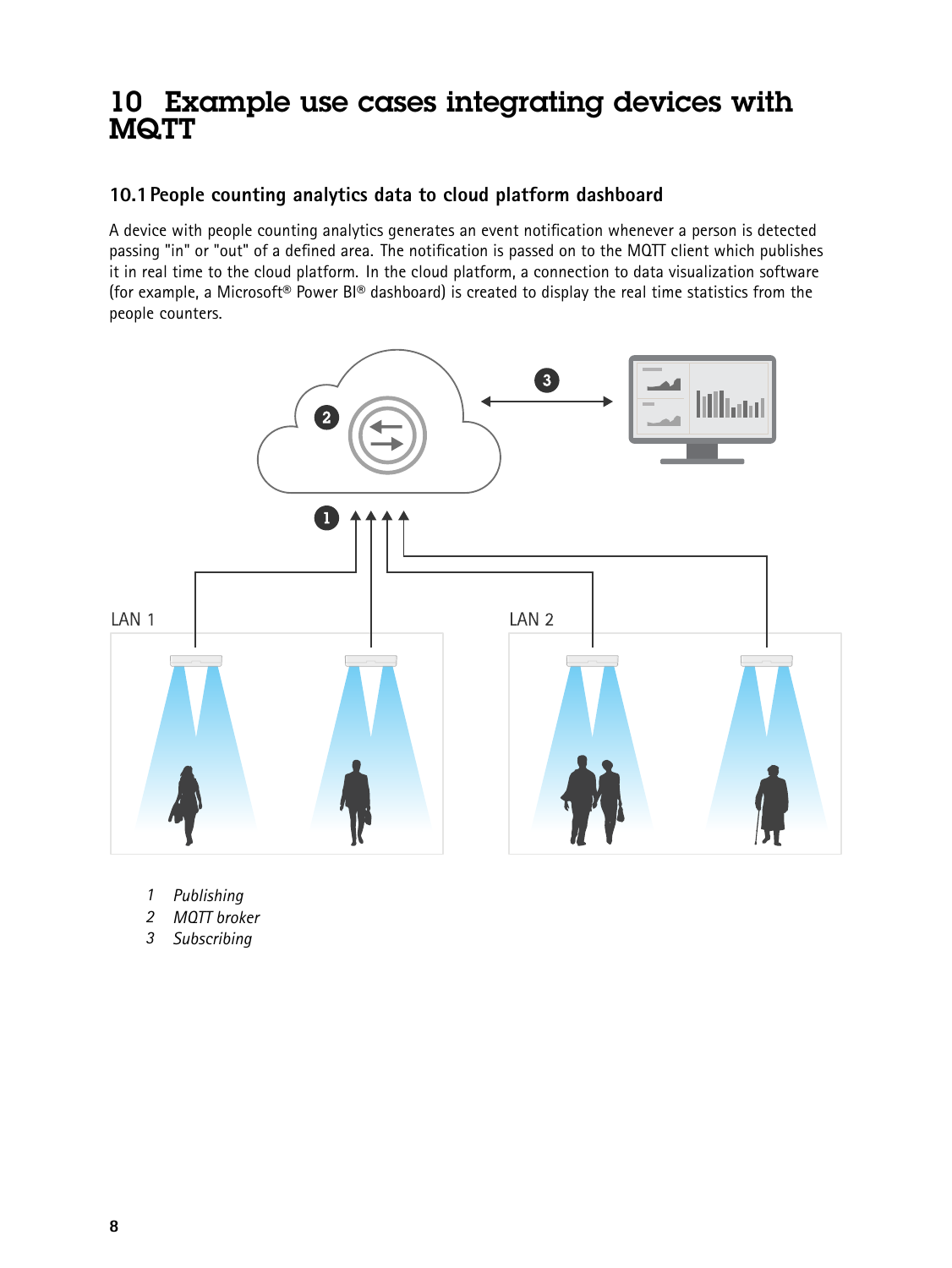#### <span id="page-8-0"></span>**10.2Door sensor data over MQTT triggers signaling device alarm and camera recording**

A third-party MQTT door sensor is used to trigger an event notification if the door is opened. The door sensor publishes an MQTT message to the MQTT broker in the cloud. The signaling device and the camera subscribe to the topic for the door sensor and play an alarm and start <sup>a</sup> recording if the door is opened.



- *1 Publishing*
- *2 MQTT broker*
- *3 Subscribing*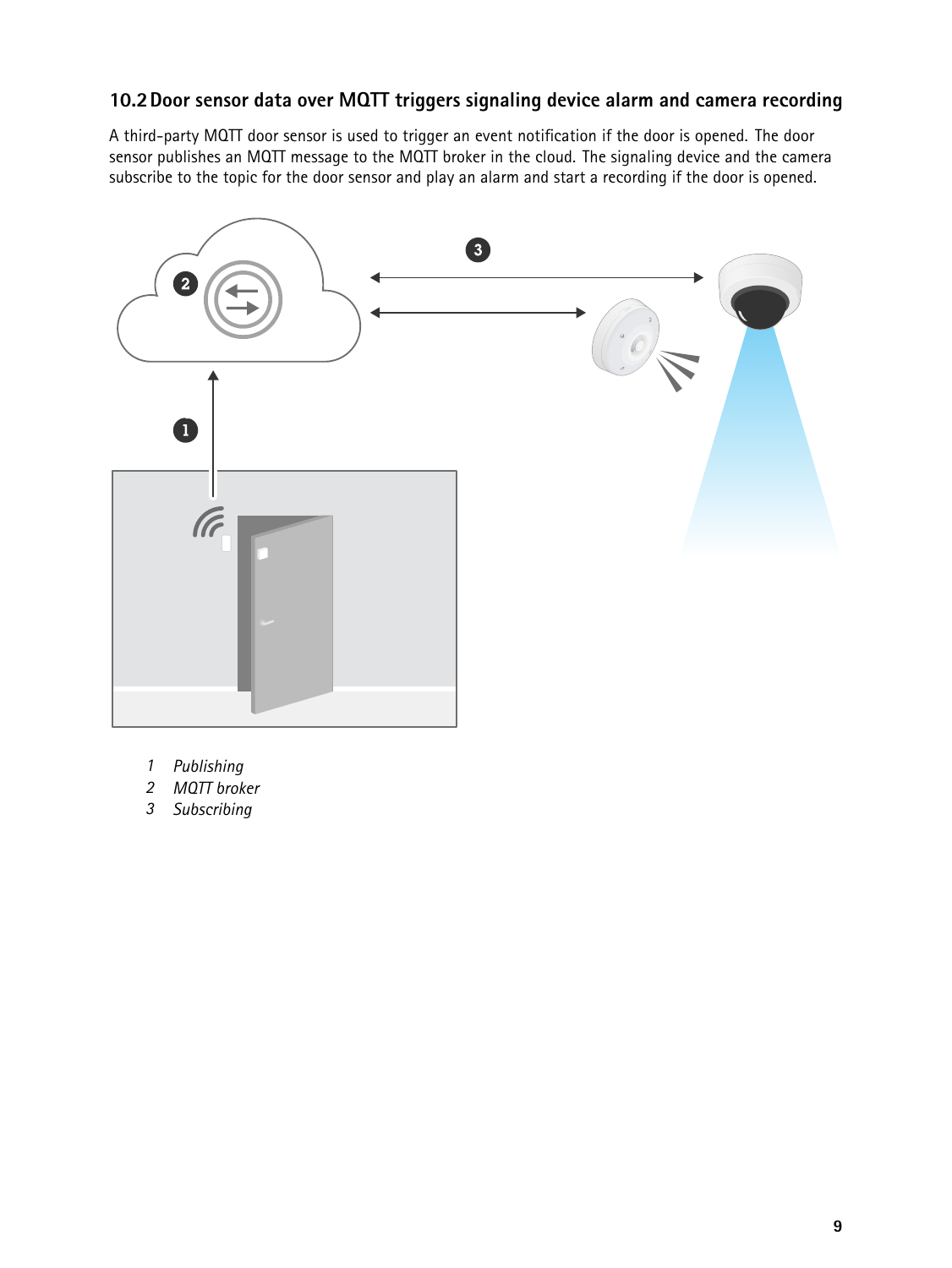## <span id="page-9-0"></span>11 Glossary

| <b>ACAP</b>                                      | AXIS Camera Application Platform, a framework for applications that add functionality<br>and intelligence at the edge                              |
|--------------------------------------------------|----------------------------------------------------------------------------------------------------------------------------------------------------|
| Aedes                                            | An MQTT broker                                                                                                                                     |
| API                                              | Application programming interface, code that allows two software programs to<br>communicate with each other                                        |
| AWS™                                             | A cloud service platform                                                                                                                           |
| AXIS OS                                          | The operating system for edge devices from Axis                                                                                                    |
| CloudMQTT                                        | An MQTT broker                                                                                                                                     |
| Eclipse<br>Mosquitto <sup>™</sup>                | An open-source message broker that implements MQTT protocols                                                                                       |
| Google Cloud<br>Platform™                        | A cloud service platform                                                                                                                           |
| HiveMQ™                                          | An MQTT broker                                                                                                                                     |
| <b>HTTP</b>                                      | Hypertext Transfer Protocol, a data transfer protocol used on the World Wide Web                                                                   |
| IBM Cloud®                                       | A cloud service platform                                                                                                                           |
| IoT                                              | Internet of things, the interconnection over the internet of computing devices<br>embedded in everyday devices and appliances                      |
| <b>JSON</b>                                      | JavaScript Object Notation, a compact file format and data interchange format                                                                      |
| Microsoft <sup>®</sup><br>Azure <sup>®</sup> IoT | A cloud service platform                                                                                                                           |
| Microsoft <sup>®</sup><br>Power Bl®              | An interactive data visualization software program focused on business intelligence                                                                |
| <b>MQTT</b>                                      | Message Queuing Telemetry Transport, a messaging protocol for the internet of things                                                               |
| Node.js®                                         | An open source development platform for executing JavaScript code serverside                                                                       |
| Node-RED®                                        | A programming tool for wiring the internet of things                                                                                               |
| <b>ONVIF®</b>                                    | An open industry forum that provides and promotes standardized interfaces for<br>effective interoperability of IP-based physical security products |
| PHP                                              | A general-purpose scripting language geared towards web development                                                                                |
| Python <sup>®</sup>                              | A general-purpose programming language                                                                                                             |
| <b>RTSP</b>                                      | Real-Time Streaming Protocol, a network protocol for establishing and controlling<br>media sessions between endpoints                              |
| <b>TCP</b>                                       | Transmission Control Protocol, a data transport protocol that is one of the main<br>internet protocols                                             |
| <b>TLS</b>                                       | Transport Layer Security, a protocol that provides confidentiality and integrity of<br>communications over computer networks                       |
| <b>VAPIX®</b>                                    | The open application programming interface (API) for Axis products                                                                                 |
| WebSocket                                        | A communications protocol that provides two-way communication channels over<br>a single TCP connection                                             |
| <b>VMS</b>                                       | Video management software or video management system                                                                                               |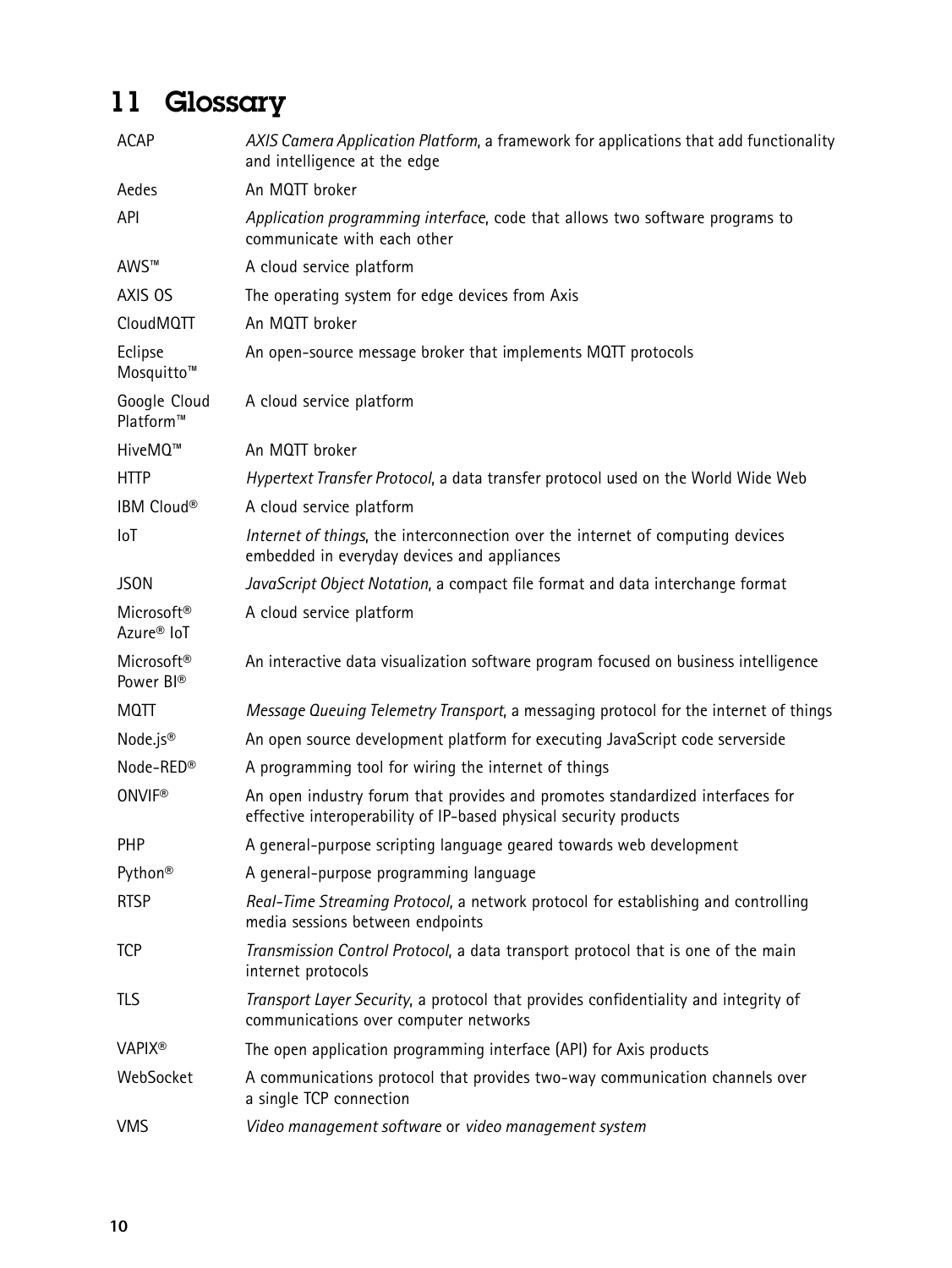#### <span id="page-10-0"></span>12 Trademark attributions

Android and Google Cloud Platform are trademarks of Google LLC.

AWS is <sup>a</sup> trademark of Amazon.com, Inc. or its affiliates in the United States and/or other countries.

Eclipse Mosquitto is <sup>a</sup> trademark of Eclipse Foundation, Inc.

HiveMQ is <sup>a</sup> trademark of HiveMQ GmbH.

IBM and IBM Cloud are trademarks of International Business Machines Corp, registered in many jurisdictions worldwide.

IOS is <sup>a</sup> trademark or registered trademark of Cisco Systems, Inc and/or its affiliates in the United States and certain other countries and is used under license by Apple, Inc.

JavaScript is <sup>a</sup> registered trademark of Oracle Corporation in the United States.

Linux is the registered trademark of Linus Torvalds in the U.S. and other countries.

Microsoft, Windows, Microsoft Azure IoT, and Microsoft Power BI are registered trademarks of Microsoft Corporation.

Node.js and Node-RED are registered trademarks of the OpenJS Foundation in the United States and/or other countries.

ONVIF is <sup>a</sup> trademark of Onvif, Inc.

Python is <sup>a</sup> registered trademark of the Python Software Foundation.